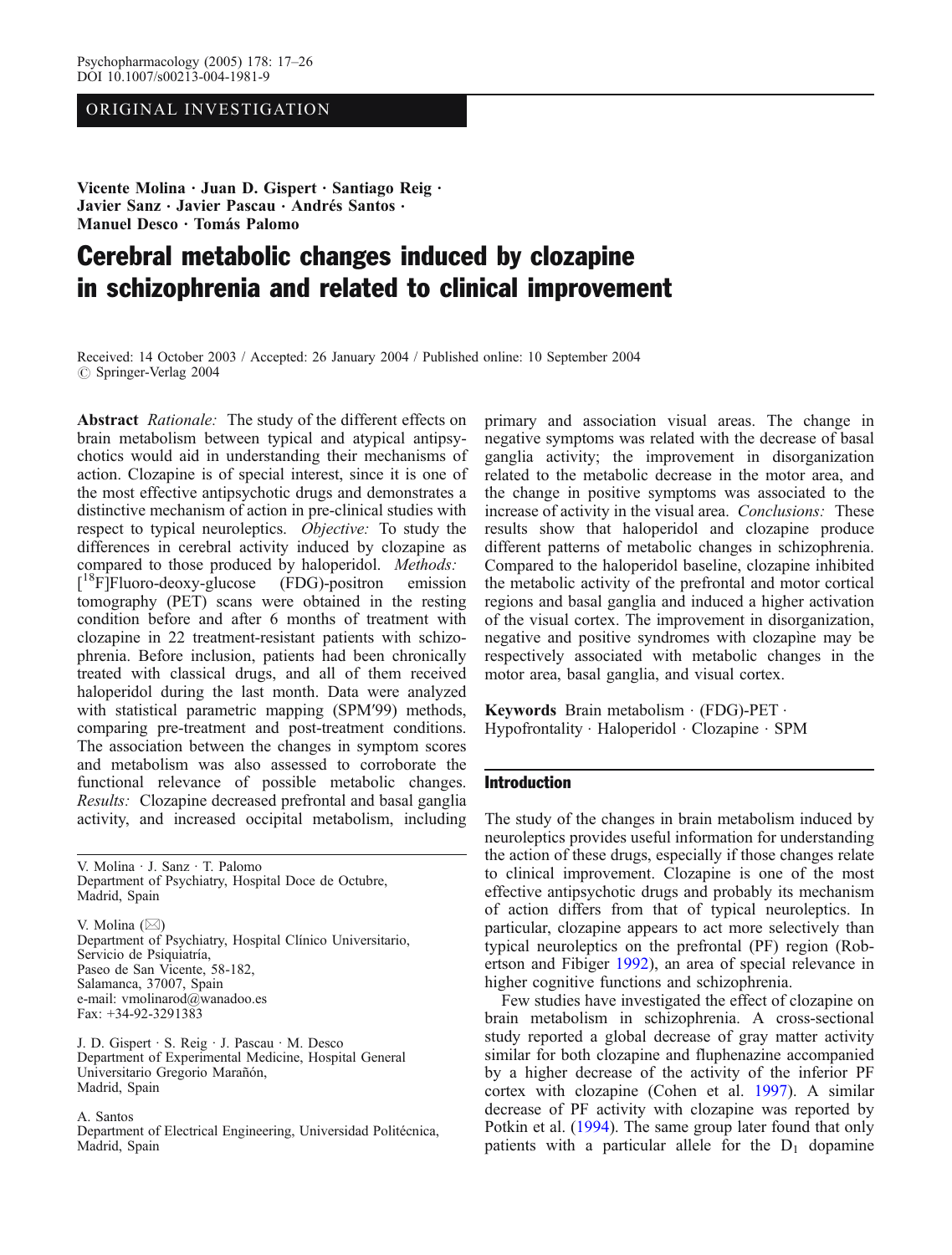receptor showed both clinical improvement and a cortical metabolic decrease with clozapine (Potkin et al. [2003\)](#page-9-0). Longitudinal data in five patients showed an inhibition in the resting state with clozapine of some PF areas and hippocampus as compared to an haloperidol baseline, while other PF areas were instead activated (Lahti et al. [2003b](#page-8-0)).

Pre-clinical data also show that clozapine inhibits the metabolic activity in PF and limbic regions in the rat and increases immediate-early gene expression in the same region (Cochran et al. [2002\)](#page-8-0). Along the same lines, Tsai et al. ([2001](#page-9-0)) have reported a decrease of glucose metabolism in thalamic, limbic, and cortical (including PF) regions in rats following acute and chronic clozapine treatment.

These results suggest that the superior therapeutic effects of clozapine in treatment-resistant cases might be related to its inhibitory effects in the PF region and/or its limbic connections. That possibility can be addressed by means of a longitudinal study of the activity changes resulting from switching from typical neuroleptics to clozapine, also considering the extent to which these changes relate to clinical improvement.

Therefore, the objective of this paper is to analyze the effect clozapine has on brain metabolic patterns. <sup>18</sup>Fdeoxy-glucose positron emission tomography (FDG-PET) images are analyzed using statistical parametric mapping (SPM) methods to carry out pair-wise comparisons between pre-treatment and post-treatment conditions using a paired, longitudinal design (i.e. switching from haloperidol to clozapine) in the same subjects. Furthermore, we assessed the relationship between metabolic and symptom changes to test the functional relevance of metabolic changes with clozapine.

#### Materials and methods

#### Subjects

Our sample included 22 cases (16 males; 19 paranoid and 3 undifferentiated patients, according to DSM-IV schizophrenia criteria). Diagnosis was confirmed using the SCID (patients version) and data obtained from clinical interviews and information from families and clinical staff. The SANS (Andreasen [1983a](#page-8-0)), SAPS (Andreasen [1983b\)](#page-8-0), and UKU scale were used to evaluate symptoms and parkinsonian side effects, respectively, immediately prior to initiating treatment with clozapine and 6 months later. Symptoms were grouped into the following syndromes according to the usual convention: positive (delusions and hallucinations), disorganization (formal thought disorder, bizarre behavior, and attention disorder), and negative (alogia, affective blunting, apathy, and anhedonia). The corresponding scores were calculated as the sum of the symptoms included in each syndrome, according to SAPS and SANS, not including the global scores (Table 1). Exclusion criteria were: any other axis I diagnosis, any neurological illness, history of cranial trauma with loss of consciousness, past substance dependence, excluding

Table 1 Patient demographic data. Values expressed as mean (SD)

|                               | Mean (SD) $N=22$ |  |  |
|-------------------------------|------------------|--|--|
| Duration (years)              | 7.40(8.50)       |  |  |
| Age at onset (years)          | 24.03 (6.39)     |  |  |
| Age (years)                   | 31.31 (10.22)    |  |  |
| Education (years)             | 12.90(5.51)      |  |  |
| Parental socioeconomic status | 2.1(0.9)         |  |  |

nicotine or caffeine, drug abuse during the past 3 months (current consumption being ruled out by urinalysis), and any current treatment with known CNS action. No patient had received mood-stabilizers, antidepressants, or depot neuroleptics during the 6 months preceding the study. All patients and controls underwent a cautionary MRI scan to exclude any abnormality of neurological relevance as judged by an expert radiologist. After full description of the study to the subjects, written informed consent was obtained from each patient and from a first-degree relative. The research and ethics boards of the participating institutions endorsed the study.

### Medication status

Patients evinced a poor response to at least two different classical treatments during the previous year, each one lasting for more than 1 month, at doses above 800 mg/day in CPZ equivalents (Table 2). At the time of the basal scan,

Table 2 Treatment status of patients. The two last drugs to which each case was resistant are shown. Doses are expressed in mg/day, in chlorpromazine equivalents. Every case was only treated with haloperidol during the month preceding the first PET scan

|                | Patient Gender (M/F) Treatments |                               | Dose $mg/day$ |
|----------------|---------------------------------|-------------------------------|---------------|
| 1              | F                               | Haloperidol; thioridazine     | 850           |
| $\overline{2}$ | М                               | Haloperidol; thioridazine     | 900           |
| 3              | М                               | Pimozide; thioridazine        | 800           |
| 4              | М                               | Trifluoperazine; haloperidol  | 840           |
| 5              | F                               | Haloperidol; chlorpromazine   | 900           |
| 6              | М                               | Triflouperazine; thioridazine | 950           |
| 7              | М                               | Sulpiride; haloperidol        | 1000          |
| 8              | F                               | Haloperidol; thioridazine     | 900           |
| 9              | F                               | Pimozide; trifluoperazine     | 1200          |
| 10             | M                               | Haloperidol; thioridazine     | 920           |
| 11             | М                               | Haloperidol; chlorpromazine   | 800           |
| 12             | М                               | Haloperidol; thioridazine     | 870           |
| 13             | M                               | Sulpiride; chlorpromazine     | 970           |
| 14             | F                               | Pimozide; thioridazine        | 1000          |
| 16             | М                               | Haloperidol; thioridazine     | 1200          |
| 17             | М                               | Pimozide; thioridazine        | 1100          |
| 18             | F                               | Haloperidol; thioridazine     | 900           |
| 19             | М                               | Haloperidol; chlorpromazine   | 870           |
| 20             | M                               | Haloperidol; thioridazine     | 860           |
| 21             | М                               | Sulpiride; trifluoperazine    | 1100          |
| 22             | М                               | Haloperidol; thioridazine     | 900           |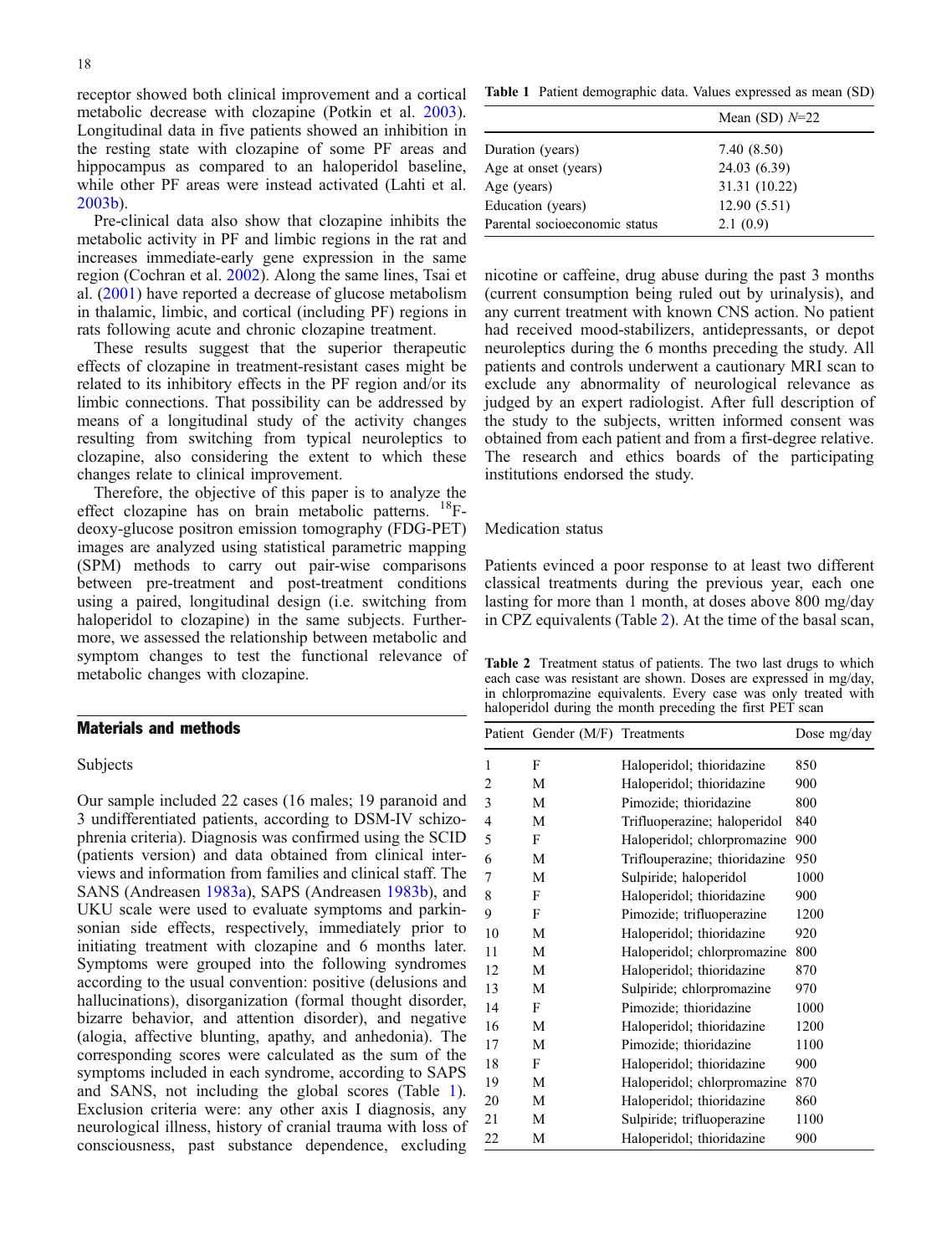all patients were receiving haloperidol at least for the 4 weeks preceding the scan. Eleven subjects had abandoned their medication during the months prior to the study and as a result, were hospitalized during a psychotic break; they received haloperidol (10–15 mg/day) during 4 weeks to corroborate treatment resistance. The other 11 patients had been continuously treated with classical antipsychotics during the previous year, also receiving haloperidol during the 4 weeks prior to the basal scan as prescribed by their treating psychiatrist.

The follow-up scan was made after 6 months of treatment with clozapine, titrated up to an effective dose (on clinical grounds). Minimum and maximum doses were respectively 300 mg/day and 600 mg/day. The mean final clozapine dose was 477.56 mg/day (SD, 109.25). The patients received no other medication. Compliance with clozapine was monitored by weekly clinical interviews during the study period, taking into account clinical examination (psychiatric status and side effects) and information collected from patients and relatives. Compliance was deemed to have been good during this period in all cases, according to the same sources of information. Blood cell counting was performed according to the protocol for clozapine prescription in Spain (weekly during the initial 18 weeks and then monthly).

## Scanning procedure

Both PET scans were obtained for each patient with the same scanner and according to identical protocols. PET studies were obtained with a Posicam EZL PET tomograph, 20 min after injection of 370 MBq 18-FDG. Matrix size was  $256 \times 256 \times 61$ , and slices were 2.6 mm thick. Subjects were instructed to lie in a supine position in a dark, quiet room with eyes open and ears unplugged starting 10 min before FDG administration and for another 20 min before image acquisition. They did not receive any other special instruction but to try to remain as relaxed as possible. PET study was performed after a fasting period of more than 6 h. Coffee and psychoactive beverages were prohibited.

#### Image analysis

PET images were analyzed with the SPM99 software package (from the Wellcome Dept. of Cognitive Neurology, London, UK) (Frackowiak et al. [1997](#page-8-0)). Studies were transformed into a Talairach stereotactic space (Talairach and Tournoux [1988](#page-9-0)) ,warping each scan to a reference template that already conforms to the standard space. Instead of using the standard SPM template based on  $O<sup>15</sup>$ -PET, we used our own FDG-template image, which was created using FDG-PET scans from a series of control subjects, following the procedure described in Gispert et al. ([2003](#page-8-0)). Use of a reference scan based on the same radio-tracer as the scans studied provides a higher sensitivity in the posterior statistical analysis than the

standard PET template included in SPM99 (Gispert et al. [2003](#page-8-0)). Images were reformatted to a final voxel size of  $2 \times 2 \times 2$  mm and smoothed using an isotropic Gaussian kernel of 12×12×12 mm FWHM. Gray-level threshold was set to 0.8, i.e. only voxels with an intensity level above 0.8 of the mean level for that scan were included in the statistical analysis. Intensity normalization was carried out using proportional scaling, thus assuming that global brain metabolism was equal for every scan.

The metabolic effect of treatment switching from haloperidol to clozapine was assessed by means of longitudinal comparisons using one-tailed paired Student's t-tests to check separately for hyperactivations and hypoactivations between both treatment conditions. Association of metabolic changes with the three symptom scores (positive, negative, and disorganization) was assessed by calculating the correlation between metabolic activity values and rank transformed symptom scores. One-tailed significance threshold was set to  $P=0.001$ , resulting in an overall significance level of  $P=0.002$  for the two-tailed model.

P-values must be corrected in order to overcome the problem of multiple comparisons. SPM provides two correction criteria: (1) peak height-corrected P-value and (2) extent-corrected P-value (Poline et al. [1997](#page-9-0)). Establishing the proper thresholds to consider an observed P-value as significant is critical in this type of study (Andreasen [1996](#page-8-0)). For this reason, we carried out a validation procedure based on bootstrap techniques (Efron and Tibshirani [1986](#page-8-0)) to determine the adequate significance threshold for our data, as previously described (Desco et al. [2003](#page-8-0); Molina et al. [2003\)](#page-8-0). This procedure provided an empirical validation for our data of the significance threshold used throughout the study (uncorrected  $P<0.001$ ).

Clinical significance of the changes in metabolism is graded into three different levels of evidence: (L1) peak height-corrected P-value below 0.05; (L2) extent-corrected P-value below 0.05; and (L3) uncorrected P-value below 0.001 and the area has already been previously reported as relevant in schizophrenia. These levels of significance allow to label those clusters that also meet more restrictive criteria beyond the uncorrected P-level of  $(P<0.001)$ , thus highlighting stronger effects and facilitating the comparison with other studies that make use of alternative thresholds equivalent to our L1 and L2.

#### **Results**

## Clinical changes

The three clinical dimensions significantly improved and the extrapyramidal side effects significantly decreased with clozapine (Table [3\)](#page-3-0). No patient showed hematological side effects. There was a significant correlation between the changes in the positive and disorganization dimensions ( $r=0.45$ ,  $df=21$ ,  $P=0.04$ ). Negative symptom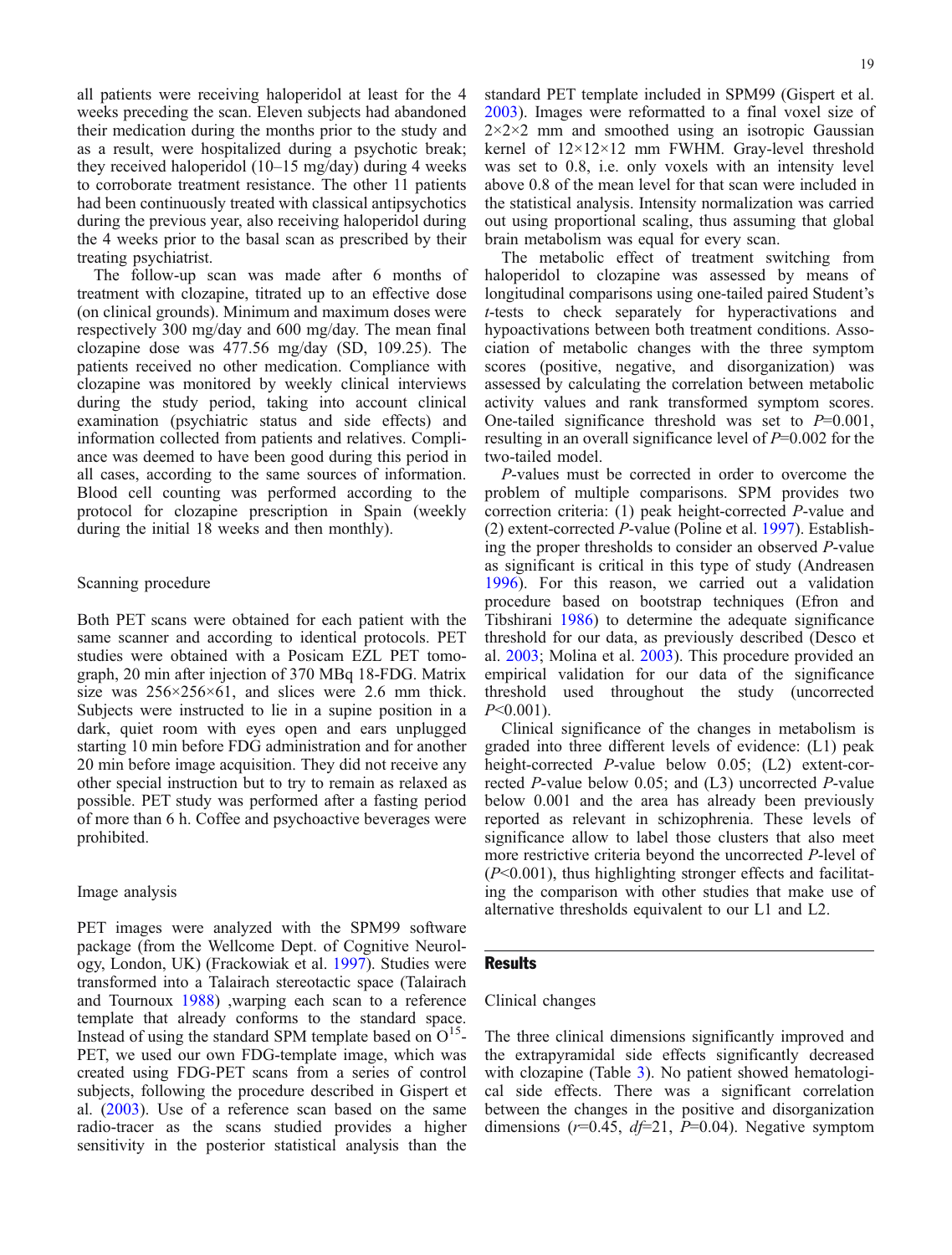<span id="page-3-0"></span>Fig. 1 Regions showing higher activity in the haloperidol condition  $(HC)$  than in the clozapine condition (CC). Images are in radiological convention: the left side of the image is the right side of the patient. To help the anatomical interpretation, regions are superimposed to the SPM MR template. See Table 4 for details about significance values and coordinates of each region



Table 3 Clinical data before and after clozapine conditions,  $(N=22)$ . Values are expressed as mean (SD). Clinical scores correspond to SAPS and SANS, and extrapyramidal scores to the UKU scale. Statistical significance of clinical changes is assessed with paired ttests.  $*P<0.05$ ,  $**P<0.001$ 

|                    | Before clozapine | After clozapine |
|--------------------|------------------|-----------------|
| Positive***        | 27.3 (13.9)      | 12.2(9.8)       |
| Disorganization*** | 18.2(11.7)       | 10.6(10.0)      |
| Negative*          | (7.2(19.5))      | (1.8(18.9))     |
| Extrapyramidal***  | 8.6(8.2)         | 2.3(1.9)        |

change was not associated with the change in any other dimension.

#### Metabolic results

These results are presented as statistical maps showing pixels with an uncorrected  $P$ -value lower than  $P \le 0.001$ superimposed on an MRI template (the T1-weighted anatomical template of SPM99). Tables 4 and [5](#page-4-0) summarize the results of the different comparisons, indicating regions with significant differences or correlation with metabolic changes, the SPM coordinates of their statistical maximum, the z-value, the number of voxels and the evidence criteria as defined above.

## Changes between haloperidol and clozapine conditions

This longitudinal comparison revealed a significant metabolic decrease from haloperidol to clozapine conditions in the cortex in dorsolateral prefrontal, medial prefrontal and left inferior temporal regions, and bilaterally in basal ganglia (all L3 criteria). A significant increase in activity

Table 4 Areas that showed significant differences of activity in the different comparisons (HC haloperidol condition, CC clozapine condition, L left, R right). Figures showing the corresponding SPM maps are indicated in square brackets. The table presents the SPM coordinates of the maximum, its z-value  $(Z_{\text{max}})$ , and number of voxels  $(N_{\text{vox}})$  and level of evidence (*LOE*) for each area. Levels of evidence are L1: peak height-corrected  $P$ -value lower than  $P \le 0.05$ ; L2: extent-corrected *P*-value lower than  $P<0.05$ ; L3: uncorrected *P*value below  $P<0.001$  in an area that has been previously reported as relevant in schizophrenia (see Materials and methods for details). Regions with identical number of voxels indicate that they belong to the same cluster

| Comparison of regions                                    | $x, y, z$ (mm) | $Z_{\rm max}$ | $N_{\rm vox}$ | LOE            |  |  |
|----------------------------------------------------------|----------------|---------------|---------------|----------------|--|--|
| HC $(n=22) > CC$ $(n=22)$ paired <i>t</i> -test (Fig. 1) |                |               |               |                |  |  |
| Dorsolateral cortex (L)                                  | 30, 58, 32     | 4.10          | 232           | L <sub>3</sub> |  |  |
| Pallidum, putamen (R)                                    | $-30, -12, 2$  | 3.62          | 37            | L <sub>3</sub> |  |  |
| Medial prefrontal                                        | $-6, 54, 40$   | 3.53          | 64            | L <sub>3</sub> |  |  |
| Dorsolateral cortex (R)                                  | $-34, 52, 34$  | 3.51          | 13            | L <sub>3</sub> |  |  |
| Pallidum, putamen (L)                                    | 26, 4, 2       | 3.32          | 42            | L <sub>3</sub> |  |  |
| HC $(n=22)$ < CC $(n=22)$ paired <i>t</i> -test (Fig. 2) |                |               |               |                |  |  |
| Occipital cortex $(L)$                                   | $34, -78, 4$   | 4.98          | 3,427         | L1             |  |  |
| Primary visual (R)                                       | $14, -70, -4$  | 3.92          | 3,427         | L <sub>2</sub> |  |  |
| Occipital cortex $(R)$                                   | $-30, -82, 20$ | 4.13          | 280           | L3             |  |  |
| Primary visual (L)                                       | $14, -48, 16$  | 4.10          | 161           | L <sub>3</sub> |  |  |
| Occipital cortex (M)                                     | $4, -96, 22$   | 4.00          | 426           | L2             |  |  |

from haloperidol to clozapine conditions was detected in the occipital cortex, including the primary visual area (L1 and L2 criteria). These results are shown in Figs. 1 and [2](#page-4-0) and Table 4.

Correlation between metabolic and clinical changes

The decrease of activity in the basal ganglia was significantly associated with the degree of improvement of negative symptoms (L2 criteria). On the other hand, the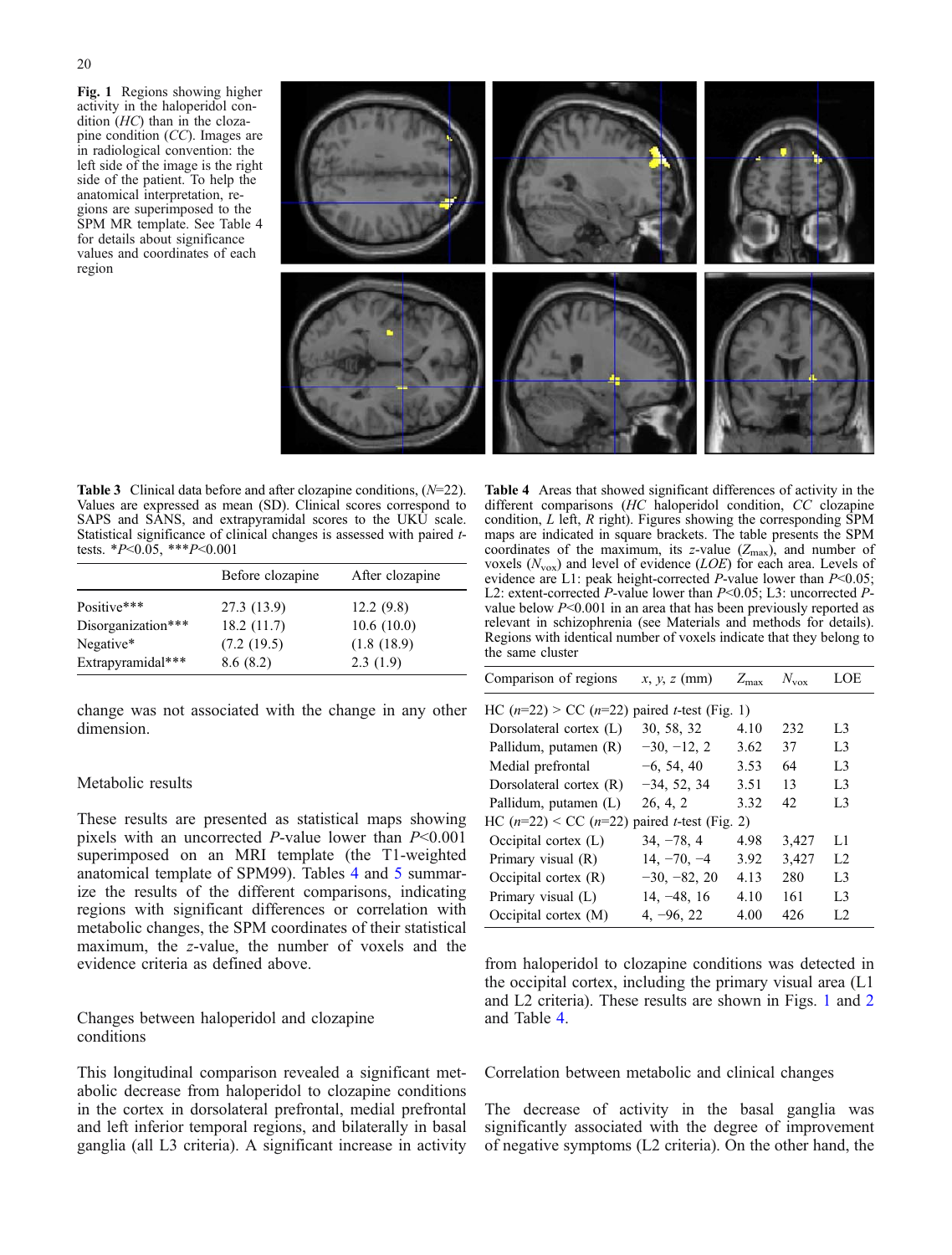<span id="page-4-0"></span>

Fig. 2 Regions showing lower activity in the haloperidol condition  $(H\overline{C})$  than in the clozapine condition  $(CC)$ . Images are in radiological convention: the left side of the image is the right side

Table 5 Coordinates, significance values, and the level of evidence (LOE) for the regions that showed an association between changes in clinical dimensions and metabolic activity changes. (L left, R right, M medial). Figures showing the corresponding SPM maps are indicated in square brackets. The table presents the SPM coordinates of the maximum, its z-value ( $Z_{\text{max}}$ ), the number of voxels ( $N_{\text{vox}}$ ), and level of evidence (LOE) for each area. Levels of evidence are L1: peak height-corrected  $P$ -value lower than  $P < 0.05$ ; L2: extentcorrected  $\overline{P}$ -value lower than  $P \le 0.05$ ; L3: uncorrected  $\overline{P}$ -value below  $P<0.001$  in an area that has been previously reported as relevant in schizophrenia (see Materials and methods for details). Regions with identical number of voxels indicate that they belong to the same cluster

| Syndrome                      | x, y, z (mm) $Z_{\text{max}}$ $N_{\text{vox}}$ LOE |  |                |
|-------------------------------|----------------------------------------------------|--|----------------|
| Disorganization               |                                                    |  |                |
| Motor $(L \text{ and } R)$    | $0, -12, 54$ 5.21 22105 L1                         |  |                |
| Negative                      |                                                    |  |                |
| Pallidum/putamen $(L)$        | $-24, 0, 10$ 3.74 18                               |  | L <sub>2</sub> |
| Pallidum/putamen/caudate head | $16, 2, 14$ 3.26 5                                 |  | L2             |
| (L)                           |                                                    |  |                |
| Positive                      |                                                    |  |                |
| Visual $(M)$                  | $2, -70, 32, 4.67, 230$                            |  | L1             |

decrease of activity in the motor area was related to the improvement in the disorganization dimension (L1 criteria). Improvement in positive symptom scores was significantly related to the increase of activity in the primary visual area (L1 criteria). These data are shown in Figs. [3](#page-5-0) and [4](#page-6-0) and Table 5. There was no association between the changes in extrapyramidal scores and activity changes in any area.

## **Discussion**

In this work we found significant changes in regional activity when the treatment of patients was switched from haloperidol to clozapine. Moreover, we found that regions associated with clinical changes partially overlapped with those showing changes between the two treatment conditions. We will discuss the findings in each of these areas.

Clozapine increased occipital cortex activity (including primary and association visual cortex), and the improvement in positive symptoms was related to the metabolic

of the patient. To help the anatomical interpretation, regions are superimposed to the SPM MR template. See Table 4 for details about significance values and coordinates of each region

increase in the primary visual area. Other results support the relevance of the metabolic increase with clozapine at this level in schizophrenia. First, we reported that risperidone produced a similar effect in the visual area in schizophrenic patients of recent onset (Molina et al. [2003](#page-8-0)). Second, a decrease of activity in the visual area has been reported in untreated schizophrenic patients in resting state (Andreasen et al. [1997\)](#page-8-0), and such hypoactivity was found to be a feature common to minimally treated and chronic patients (Desco et al. [2003\)](#page-8-0). Nevertheless, a primary involvement of the visual area in schizophrenia or in the action of clozapine seems unlikely; thus, other explanations must be sought to justify the association of metabolic changes in the occipital region with clinical improvement in the present report. One of these possibilities has to do with a possible thalamic dysfunction in schizophrenia. The occipital cortex is activated when the individual is at rest with eyes open and that region receives excitatory projections from the thalamus (Mufson and Mesulam [1984](#page-9-0)). Therefore, a deficit of visual cortex activation might derive from a thalamic dysfunction, which has been replicated in schizophrenia (Pakkenberg [1992](#page-9-0); Andreasen et al. [1994;](#page-8-0) Buchsbaum et al. [1996](#page-8-0); Young et al. [2000](#page-9-0)). Indeed, a decreased volume of the pulvinar nucleus of the thalamus, a key component of the visual system, has been recently reported in schizophrenia using both MRI (Kemether et al. [2003](#page-8-0)) and post-mortem (Byne et al. [2002](#page-8-0)) assessments. Thus, the increased activation of the occipital cortex with clozapine may reflect an improvement in thalamic function, in line with a report of clozapine-induced Fos in the midline thalamic nuclei (Cohen and Wan [1996](#page-8-0)). This interpretation should be viewed cautiously since most of the previous literature rather supports the alteration of the mediodorsal thalamic nucleus in schizophrenia (Pakkenberg [1992](#page-9-0); Hazlett et al. [1999](#page-8-0); Popken et al. [2000;](#page-9-0) Young et al. [2000](#page-9-0)). Nevertheless, an involvement in schizophrenia of the mediodorsal nucleus would not be incompatible with a role in that disease for other nuclei, such as the pulvinar, whose dysfunction might disrupt the activity of posterior areas.

It could be argued that the increase in occipital activity in our group was related to haloperidol withdrawal, as suggested by the decrease of occipital activity with haloperidol from an off-medication baseline reported by Lahti et al. ([2003b\)](#page-8-0). However, other authors failed to find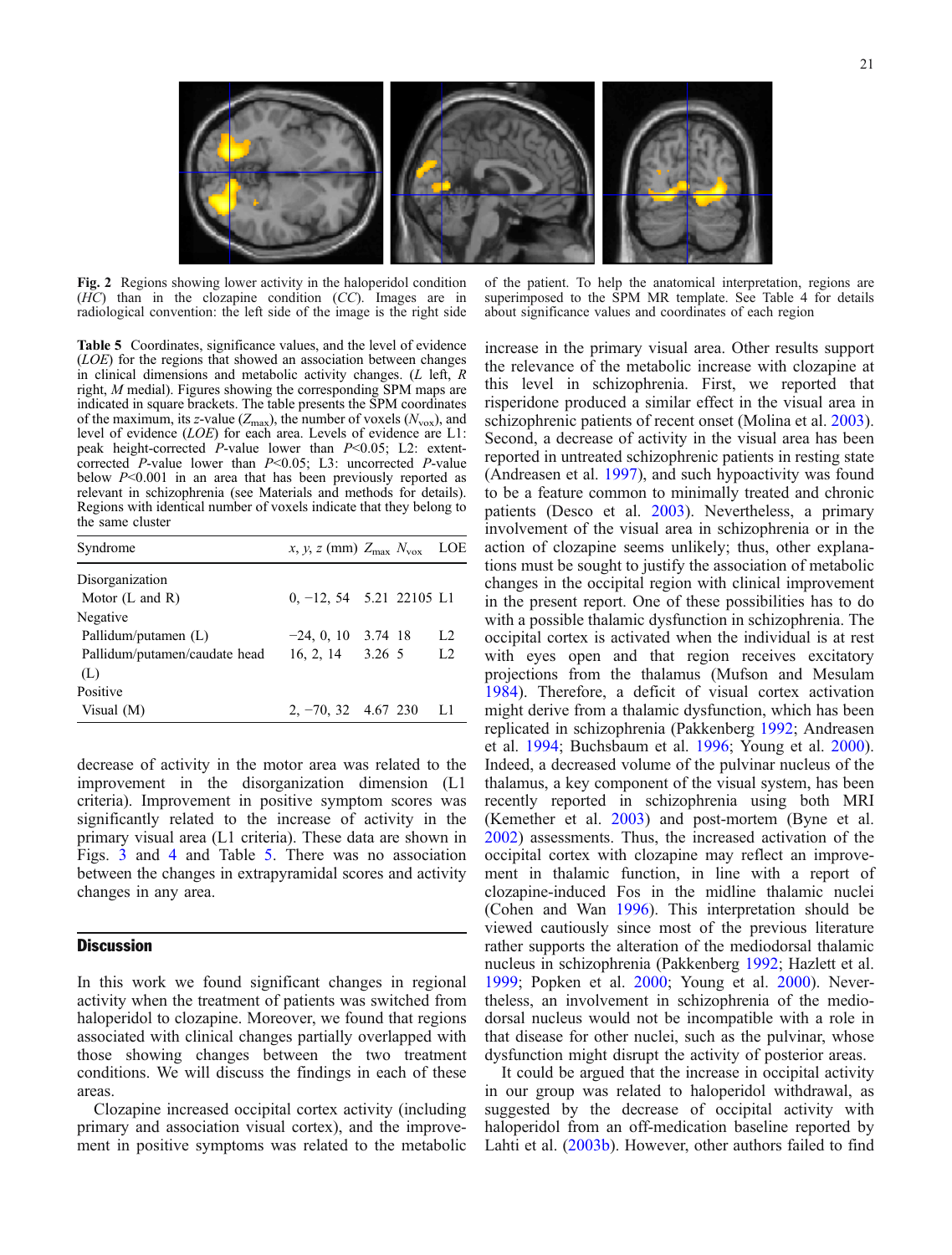<span id="page-5-0"></span>Fig. 3 Regions showing significant correlation between changes in metabolic activity and syndrome scores. Top row, correlation between the motor cortex and disorganization; middle row, correlation between basal ganglia and negative symptoms; bottom row, correlation between the visual cortex and positive symptoms. See Table 5 for details about significance values and coordinates of each region



a significant metabolic effect of haloperidol withdrawal at occipital level (Holcomb et al. [1996\)](#page-8-0). Besides, the biological relevance of the metabolic change at occipital level was supported by the significant correlation with symptom improvement in our patients

It would be also possible that the increase of occipital activity with clozapine in our patients was due to a global activity decrease in other parts of the brain, which, after normalization of the PET scans, could yield an apparent occipital increase. This is theoretically supported by the higher  $D_1$  blockade ratio induced by clozapine that might inhibit cortical activity in other cortical regions to a greater degree than in the occipital lobe, as  $D_1$  receptors activate adenylyl-cyclase and are specially distributed in the anterior regions (Fuster [1997b\)](#page-8-0). However, if the increase of occipital metabolism were due only to the inhibition of other regions we would expect significant changes of activity in the corresponding area(s). On the other hand, the use of an FDG template for spatial normalization in our patients may control against bias derived from the normalization procedure better than the use of the standard SPM template, based on  $O<sup>15</sup>$ -PET scans (Gispert et al. [2003](#page-8-0)).

Basal ganglia activity was lower in the haloperidol than in the clozapine condition. The significant association between changes in negative symptom scores and striatal

metabolic decrease suggests that basal ganglia inhibition may be relevant to the therapeutic action of clozapine. Two mechanisms may explain that association: a decrease in extrapyramidal side effects, and thus of secondary negative symptoms, or a specific action of clozapine on negative symptoms. These possibilities are not mutually exclusive. The first possibility is supported by the association between extrapyramidal symptoms and the occupancy of striatal  $D_2$  receptors (Broich et al. [1998](#page-8-0); Kapur et al.  $2000$ ), the  $D_2$  occupancy rate being lower with clozapine than with classical neuroleptics (Farde et al. [1994](#page-8-0); Tauscher et al. [1999](#page-9-0)). In addition, extrapyramidal scores in treated patients also directly relate to dorsal putamen metabolism (Shihabuddin et al. [1998\)](#page-9-0), and classical antipsychotics increase striatal activity more intensely than clozapine (Lahti et al. [2003b](#page-8-0)). Therefore, less  $D<sub>2</sub>$  occupation with clozapine would produce both milder extrapyramidal effects (and subsequently, milder secondary negative symptoms) and lower activity rates in basal ganglia. In this case, the association between striatal inhibition with clozapine and improvement in negative symptoms would simply reflect the lesser parkinsonism with this drug, in turn consistent with the lack of efficacy of clozapine in the deficit syndrome (Buchanan et al. [1998](#page-8-0)).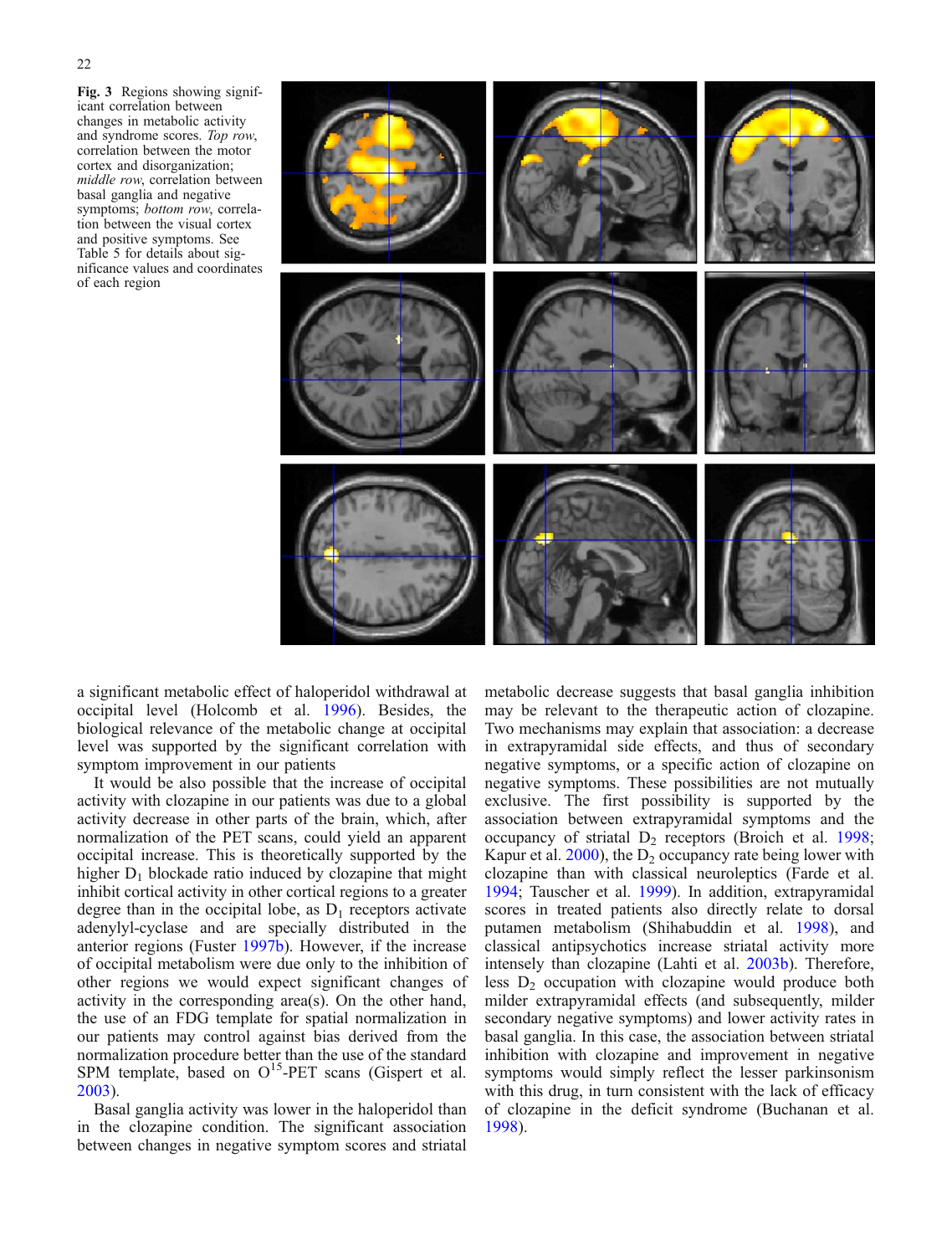<span id="page-6-0"></span>

Fig. 4 Scatterplots showing the association between changes in symptoms (rank-transformed) and metabolic changes (mean withincluster metabolic activity) from haloperidol to clozapine conditions. Top: motor cortex and disorganization. Middle: basal ganglia and negative symptoms. Bottom: visual cortex and positive symptoms. See Table 5 for details about significance values and coordinates of each region

The second possibility is a primary role for basal ganglia in the improvement of negative symptoms with clozapine. Several factors suggest that this may be the case. First, in our patients, no association was found between changes in extrapyramidal symptom scores and metabolic changes. Second, Pickar et al. [\(1996](#page-9-0)) reported that negative symptom worsening from standard to low clozapine doses was unrelated to the change in  $D<sub>2</sub>$ occupancy. Third, a reduction in basal ganglia metabolism may be primarily caused by clozapine, as demonstrated by studies in animals not previously exposed to classical neuroleptics (Tsai et al. [2001;](#page-9-0) Cochran et al. [2002](#page-8-0)). Fourth, we have reported elsewhere that responders to clozapine (whose negative symptoms improved) showed a significant decrease of basal ganglia perfusion with this drug (Molina Rodriguez et al. [1996\)](#page-8-0). This effect was not found in non-responders to clozapine, whose negative symptom scores did not change. Finally, a recent study showed that clozapine but not haloperidol restores taskrelated anterior cingulate activity in patients with schizophrenia to the same levels as in normal volunteers (Lahti et al. [2003a\)](#page-8-0). This result is consistent with the view that clozapine might regulate the activity of corticostriatal loops, yielding the striatal decrease observed in our study, in turn perhaps related to the improvement of the negative dimension.

According to the initial hypothesis of a prefrontal involvement in the action of clozapine, the switch from haloperidol to this drug decreased prefrontal metabolism. That change is not attributable to haloperidol withdrawal, since the effect of the withdrawal of this drug points towards an increase in PF activity (Holcomb et al. [1996](#page-8-0)). Our patients were studied under a "resting" cognitive condition, but other authors using a standard cognitive activation paradigm also reported lower prefrontal activity following clozapine treatment with respect to fluphenazine-treated (Cohen et al. [1997](#page-8-0)) or placebo-treated (Potkin et al. [2003](#page-9-0)) patients. The metabolic decrease in the PF region agrees with observed effects in animal pre-clinical studies after acute (Tsai et al. [2001;](#page-9-0) Cochran et al. [2002\)](#page-8-0) and chronic (Tsai et al. [2001\)](#page-9-0) clozapine administration.

A greater decrease in PF (dorsolateral and medial) metabolism may therefore be a distinctive feature of clozapine versus classical neuroleptics. This decrease is also probably larger than that produced by risperidone, since risperidone does not appear to decrease PF activity to a greater degree than haloperidol (Miller et al. [2001](#page-8-0); Molina et al. [2003\)](#page-8-0). The greater metabolic decrease in the PF region observed with clozapine, one of the most effective antipsychotics, challenges the concept of the decrease of frontal activity as simply a side effect of antipsychotic drugs. Indeed, in previous studies using single photon emission tomography, our group found that only responders to clozapine showed a significant decrease of PF and thalamic activity compared to a haloperidol baseline (Molina Rodriguez et al. [1996;](#page-8-0) Rodríguez et al. [1997](#page-9-0)). This seems coherent with the report from Potkin et al. ([2003\)](#page-9-0), who described that only responders to clozapine showed a significant metabolic decrease in the cortex.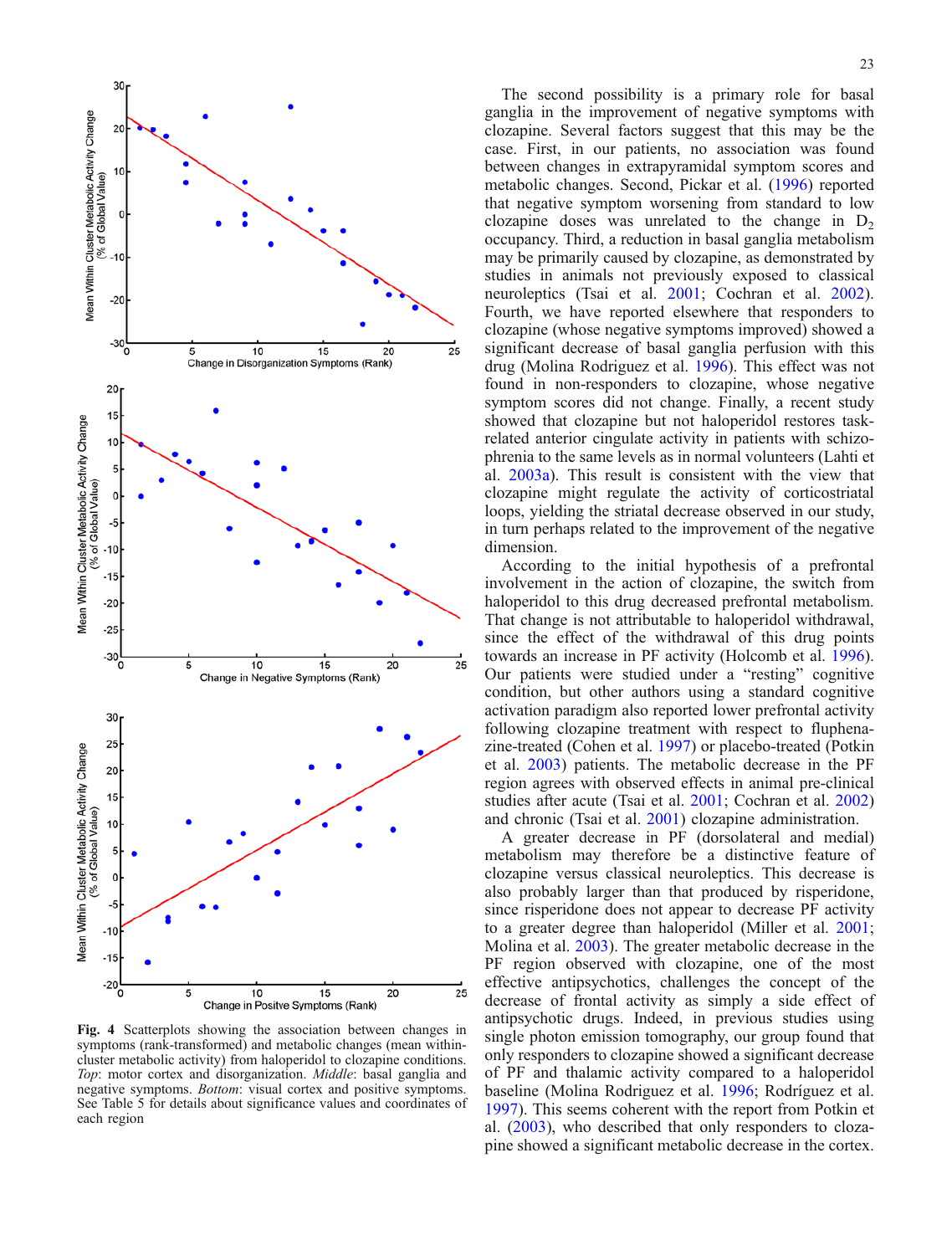Despite being unrelated to symptom improvement, it can be speculated that the observed PF metabolical decrease could relate to the clozapine-induced improvement of neuropsychological PF dysfunction in schizophrenia (Galletly et al. [1997;](#page-8-0) Manschreck et al. [1999](#page-8-0)). This possibility can be tested using an adequate design.

The metabolic decrease in the PF region with clozapine is consistent with other pre-clinical data. Clozapine increases extracellular dopamine in the prefrontal cortex (Moghaddam and Bunney [1990](#page-8-0); Yamamoto et al. [1994\)](#page-9-0) and dopamine increases GABA release in the same region (Grobin and Deutch [1998](#page-8-0)), this GABA release being coherent with a lower metabolic rate. From another perspective, the higher ratio of  $D_1$  to  $D_2$  blockade with clozapine than with haloperidol (Meltzer et al. [1989\)](#page-8-0) may also be relevant to the metabolic inhibition with clozapine.  $D_1$ -type receptors are more densely distributed in the PF cortex, and their activation stimulates neuronal adenylcyclase (Fuster [1997b](#page-8-0)). It is therefore plausible that a higher degree of blockade of these receptors may contribute to the PF metabolic decrease observed with clozapine. That possibility would be consistent with an improvement of neuropsychological performance in schizophrenia, since  $D_1$  antagonists may potentiate working memory (Williams and Goldman-Rakic [1995](#page-9-0)). From this perspective it is interesting to note that both metabolic changes with clozapine and clinical changes with this drug were found to be associated with a  $D_1$  receptor allele (Potkin et al. [2003\)](#page-9-0).

A previous study reported increases of the activity in some subregions of the PF lobe, while metabolism decreased in other PF regions (Lahti et al. [2003b](#page-8-0)). This discrepancy may suggest a complex pattern of changes within this region with clozapine or, instead, be related to methodological differences. For example, in that study patients scored low in psychopathological scales, and an interaction might be suspected between clinical state and the metabolic actions of clozapine.

Regarding the motor region, a significant association between changes at this level and improvement in disorganization was found. Although this finding is quite unusual, and clearly needs replication, it suggests a metabolic decrease in the motor region limited to the patients with a greater improvement on the disorganization dimension. This idea is consistent with the direct association between disorganization scores and motor area activity reported by Schroder et al. [\(1996](#page-9-0)). A similar association was reported by Kircher et al. [\(2001](#page-8-0)), who described using functional MRI that the severity of formal thought disorder (a key feature of the disorganization syndrome) was directly related to the activity of the right pre-central region. Functional correlates of the disorganization syndrome are still incompletely understood, since thought disorder has been positively (Sabri et al. [1997\)](#page-9-0) and negatively (McGuire et al. [1998\)](#page-8-0) related with frontal and temporal activity and with activity in the inferior parietal lobe (Kaplan et al. [1993\)](#page-8-0). In this context, our results may imply that changes induced by clozapine at pre-central level could compensate for abnormalities in other regions related to the disorganization syndrome.

On the other hand, a role for previous treatment with haloperidol might have influenced the association between changes in motor area and improvement in disorganization. This is suggested by the increase seen in motor area activity in patients chronically treated, when compared with recent-onset patients (Desco et al. [2003](#page-8-0)). Even so, it seems unlikely that this association would explain the greater metabolic decrease in patients showing a greater improvement in disorganization. Motor area activity correlated with the parkinsonian side effects of haloperidol (Molina Rodriguez et al. [1997\)](#page-8-0), but disorganized thinking and behavior are not parkinsonian effects.

We could not find a decrease in the limbic region with clozapine as recently reported (Lahti et al. [2003b](#page-8-0); Potkin et al. [2003\)](#page-9-0). Nevertheless, the decrease of PF activity in our patients seems coherent with a downstream limbic hypoactivation, as hippocampus receives a strong excitatory projection from the PF lobe (Barbas [1992;](#page-8-0) Huntley et al. [1994;](#page-8-0) Fuster [1997a\)](#page-8-0).

The main limitation of our study is that patients had been treated with haloperidol prior to clozapine, as previously discussed for each region showing significant changes. This limitation is shared by other similar studies (Lahti et al. [2003a,](#page-8-0) [2003b](#page-8-0)). The confounding effect of the previous treatment could only be avoided by administering primary treatment with clozapine, precluded in light of current clinical recommendations. Another limitation is the lack of plasma clozapine levels, unavailable to us. This would be the best way to ensure that patients had been compliant with treatment. However, compliance was judged to be good on a clinical basis, and the symptom improvement shown by our treatment-resistant patients is consistent with good compliance with clozapine.

The strengths of our study include longitudinal comparisons, a larger sample than previous reports, and the assessment of the relationship between clinical improvement and changes in metabolic activity. We can conclude that prominent effects of clozapine are a greater PF and basal ganglia metabolic decrease than observed with haloperidol, as well as an increase in visual cortex activity. The improvement in clinical dimensions observed with clozapine appears to relate to the increased activity in the visual cortex (positive dimension) and decreased activity in the basal ganglia (negative dimension) and motor cortex (disorganization dimension).

Acknowledgements The authors wish to thank Dr. M.A. Pozo and Dr. A. Maldonado from the "Centro PET Complutense" for their advice and collaboration performing the PET scans. This work has been partially supported by grants from the Comunidad de Madrid (III-PRICIT), FIS (FIS 00/0036 and 02/1178), and TIC (2001-3697- C03-03) and Fundación La Caixa (99/042-00).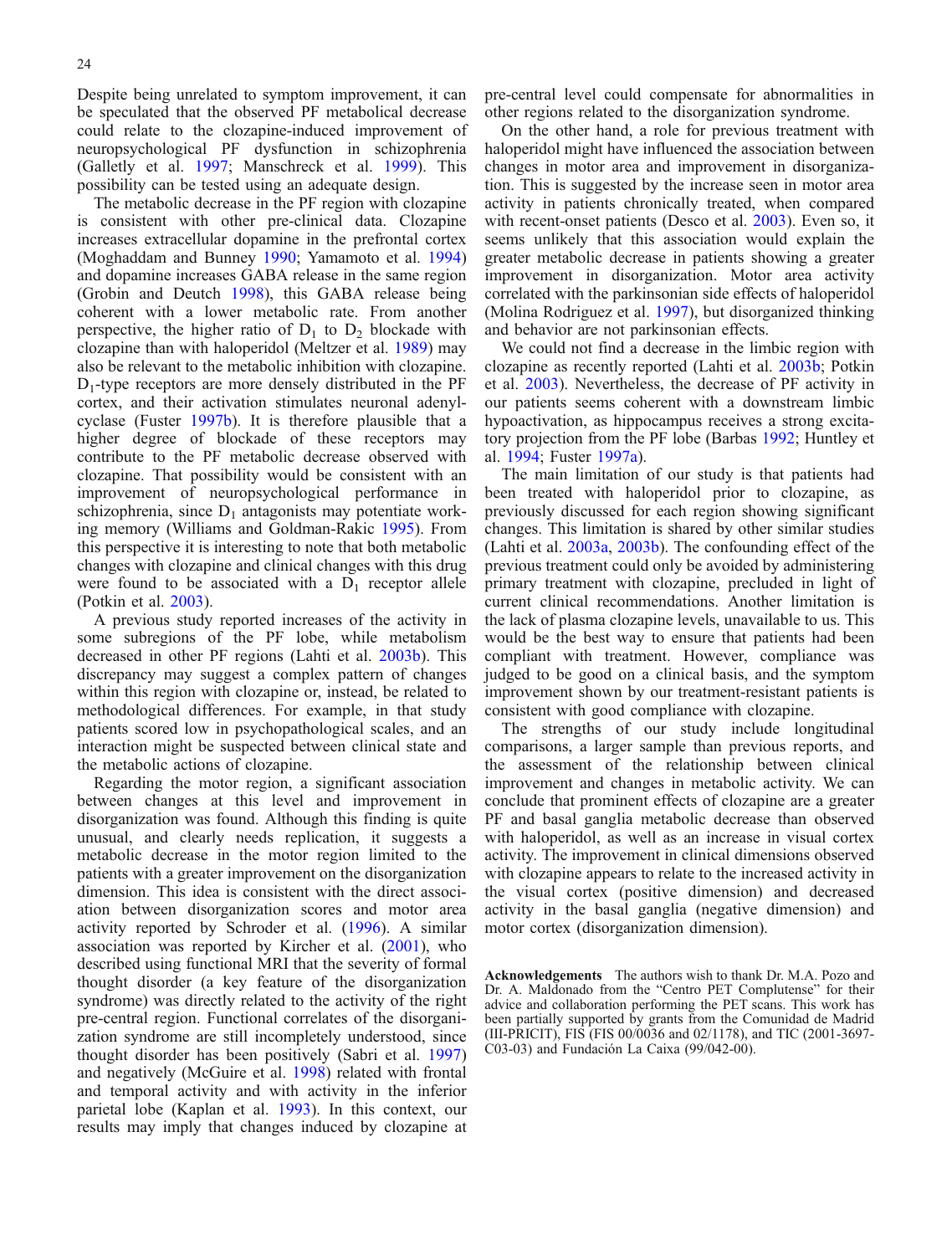- <span id="page-8-0"></span>Andreasen N (1983a) The scale for the assessment of negative symptoms. University of Iowa, Iowa
- Andreasen N (1983b) The scale for the assessment of positive symptoms. University of Iowa, Iowa
- Andreasen NC (1996) PET and the  $[{}^{15}O]H_2O$  technique. Part 2. Choosing a significance threshold. Am J Psychiatry 153:6
- Andreasen NC, Arndt S, Swayze V II, Cizadlo T, Flaum M, O'Leary D, Ehrhardt JC, Yuh WT (1994) Thalamic abnormalities in schizophrenia visualized through magnetic resonance image averaging [see comments]. Science 266:294–298
- Andreasen NC, O'Leary DS, Flaum M, Nopoulos P, Watkins GL, Boles Ponto LL, Hichwa RD (1997) Hypofrontality in schizophrenia: distributed dysfunctional circuits in neuroleptic-naïve patients. Lancet 349:1730–1734
- Barbas H (1992) Architecture and cortical connections of the prefrontal cortex in the rhesus monkey. Adv Neurol 57:91–115
- Broich K, Grünwald F, Kasper S, Klemm E, Biersack HJ, Möller HJ (1998)  $D_2$ -dopamine receptor occupancy measured by IBZM-SPECT in relation to extrapyramidal side effects. Pharmacopsychiatry 31:159–162
- Buchanan RW, Breier A, Kirkpatrick B, Ball P, Carpenter WT Jr (1998) Positive and negative symptom response to clozapine in schizophrenic patients with and without the deficit syndrome. Am J Psychiatry 155:751–760
- Buchsbaum MS, Someya T, Teng CY, Abel L, Chin S, Najafi A, Haier RJ, Wu J, Bunney WE Jr (1996) PET and MRI of the thalamus in never-medicated patients with schizophrenia. Am J Psychiatry 153:191–199
- Byne W, Buchsbaum MS, Mattiace LA, Hazlett EA, Kemether E, Elhakem SL, Purohit DP, Haroutunian V, Jones L (2002) Postmortem assessment of thalamic nuclear volumes in subjects with schizophrenia. Am J Psychiatry 159:59–65
- Cochran SM, McKerchar CE, Morris BJ, Pratt JA (2002) Induction of differential patterns of local cerebral glucose metabolism and immediate-early genes by acute clozapine and haloperidol. Neuropharmacology 43:394–407
- Cohen BM, Wan W (1996) The thalamus as a site of action of antipsychotic drugs. Am J Psychiatry 153:104–106
- Cohen RM, Nordahl TE, Semple WE, Andreason P, Litman RE, Pickar D (1997) The brain metabolic patterns of clozapine- and fluphenazine-treated patients with schizophrenia during a continuous performance task. Arch Gen Psychiatry 54:481–486
- Desco M, Gispert J, Reig S, Sanz J, Pascau J, Sarramea F, Benito C, Santos A, Palomo T, Molina V (2003) Cerebral metabolic patterns in chronic and recent-onset schizophrenia. Psychiatry Res Neuroimaging 122:125–135
- Efron B, Tibshirani R (1986) Bootstrap methods for standard errors, confidence intervals, and other measures of statistical accuracy. Stat Sci 1:54–77
- Farde L, Nordström AL, Nyberg S, Halldin C, Sedvall G (1994)  $D_1$ -,  $D_2$ -, and 5-HT<sub>2</sub>-receptor occupancy in clozapine-treated patients. J Clin Psychiatry 55(Suppl B):67–69
- Frackowiak RSJ, Friston KJ, Frith CD, Dolan RJ, Mazziotta JC (1997) Human brain function. Academic, New York
- Fuster J (1997a) In: Fuster J (ed) The prefrontal lobe. Lippincott-Raven, Philadelphia
- Fuster J (1997b) Chemical neurotransmission. In: Fuster J (ed) The prefrontal lobe. Lippincott-Raven, Philadelphia, p 61
- Galletly CA, Clark CR, McFarlane AC, Weber DL (1997) Relationships between changes in symptom ratings, neurophysiological test performance and quality of life in schizophrenic patients treated with clozapine. Psychiatry Res 72:161–166
- Gispert JD, Pascau J, Reig S, Martinez-Lazaro R, Molina V, Garcia-Barreno P, Desco M (2003) Influence of the normalization template on the outcome of statistical parametric mapping of PET scans. Neuroimage 19:601–612
- Grobin AC, Deutch AY (1998) Dopaminergic regulation of extracellular gamma-aminobutyric acid levels in the prefrontal cortex of the rat. J Pharmacol Exp Ther 285:350–357
- Hazlett EA, Buchsbaum MS, Byne W, Wei TC, Spiegel Cohen J, Geneve C, Kinderlehrer R, Haznedar MM, Shihabuddin L, Siever LJ (1999) Three-dimensional analysis with MRI and PET of the size, shape, and function of the thalamus in the schizophrenia spectrum. Am J Psychiatry 156:1190–1199
- Holcomb HH, Cascella NG, Thaker GK, Medoff DR, Dannals RF, Tamminga CA (1996) Functional sites of neuroleptic drug action in the human brain: PET/FDG studies with and without haloperidol. Am J Psychiatry 153:41–49
- Huntley GW, Vickers JC, Morrison JH (1994) Cellular and synaptic localization of NMDA and non-NMDA receptor subunits in neocortex: organizational features related to cortical circuitry, function and disease. Trends Neurosci 17:536–543
- Kaplan RD, Szechtman H, Franco S, Szechtman B, Nahmias C, Garnett ES, List S, Cleghorn JM (1993) Three clinical syndromes of schizophrenia in untreated subjects: relation to brain glucose activity measured by positron emission tomography (PET). Schizophr Res 11:47–54
- Kapur S, Zipursky R, Jones C, Remington G, Houle S (2000) Relationship between dopamine D(2) occupancy, clinical response, and side effects: a double-blind PET study of firstepisode schizophrenia. Am J Psychiatry 157:514–520
- Kemether EM, Buchsbaum MS, Byne W, Hazlett EA, Haznedar M, Brickman AM, Platholi J, Bloom R (2003) Magnetic resonance imaging of mediodorsal, pulvinar, and centromedian nuclei of the thalamus in patients with schizophrenia. Arch Gen Psychiatry 60:983–991
- Kircher TT, Liddle PF, Brammer MJ, Williams SC, Murray RM, McGuire PK (2001) Neural correlates of formal thought disorder in schizophrenia: preliminary findings from a functional magnetic resonance imaging study. Arch Gen Psychiatry 58:769–774
- Lahti AC, Holcomb HH, Weiler MA, Medoff DR, Frey KN, Hardin M, Tamminga CA (2003a) Clozapine but not haloperidol reestablishes normal task-activated rCBF patterns in schizophrenia within the anterior cingulate cortex. Neuropsychopharmacology 1:1
- Lahti AC, Holcomb HH, Weiler MA, Medoff DR, Tamminga CA (2003b) Functional effects of antipsychotic drugs: comparing clozapine with haloperidol. Biol Psychiatry 53:601–608
- Manschreck TC, Redmond DA, Candela SF, Maher BA (1999) Effects of clozapine on psychiatric symptoms, cognition, and functional outcome in schizophrenia. J Neuropsychiatry Clin Neurosci 11:481–489
- McGuire PK, Quested DJ, Spence SA, Murray RM, Frith CD, Liddle PF (1998) Pathophysiology of "positive" thought disorder in schizophrenia. Br J Psychiatry 173:231–235
- Meltzer HY, Bastani B, Ramirez L, Matsubara S (1989) Clozapine: new research on efficacy and mechanism of action. Eur Arch Psychiatry Neurol Sci 238:332–339
- Miller DD, Andreasen NC, O'Leary DS, Watkins GL, Boles Ponto LL, Hichwa RD (2001) Comparison of the effects of risperidone and haloperidol on regional cerebral blood flow in schizophrenia. Biol Psychiatry 49:704–715
- Moghaddam B, Bunney BS (1990) Acute effects of typical and atypical antipsychotic drugs on the release of dopamine from prefrontal cortex, nucleus accumbens, and striatum of the rat: an in vivo microdialysis study. J Neurochem 54:1755–1760
- Molina Rodriguez V, Montz Andree R, Perez Castejon MJ, Capdevila Garcia E, Carreras Delgado JL, Rubia Vila FJ (1996) SPECT study of regional cerebral perfusion in neuroleptic-resistant schizophrenic patients who responded or did not respond to clozapine. Am J Psychiatry 153:1343–1346
- Molina Rodriguez V, Montz Andree R, Perez Castejon MJ, Gutierrez Labrador R, Ferre Navarrete F, Carreas Delgado JL, Rubia Vila FJ (1997) Cerebral perfusion correlates of negative symptomatology and parkinsonism in a sample of treatmentrefractory schizophrenics: an exploratory 99mTc-HMPAO SPET study. Schizophr Res 25:11–20
- Molina V, Gispert JD, Reig S, Sanz J, Pascau J, Santos A, Palomo T, Desco M (2003) Cerebral metabolism and risperidone treatment in schizophrenia. Schizophr Res 60:1–7